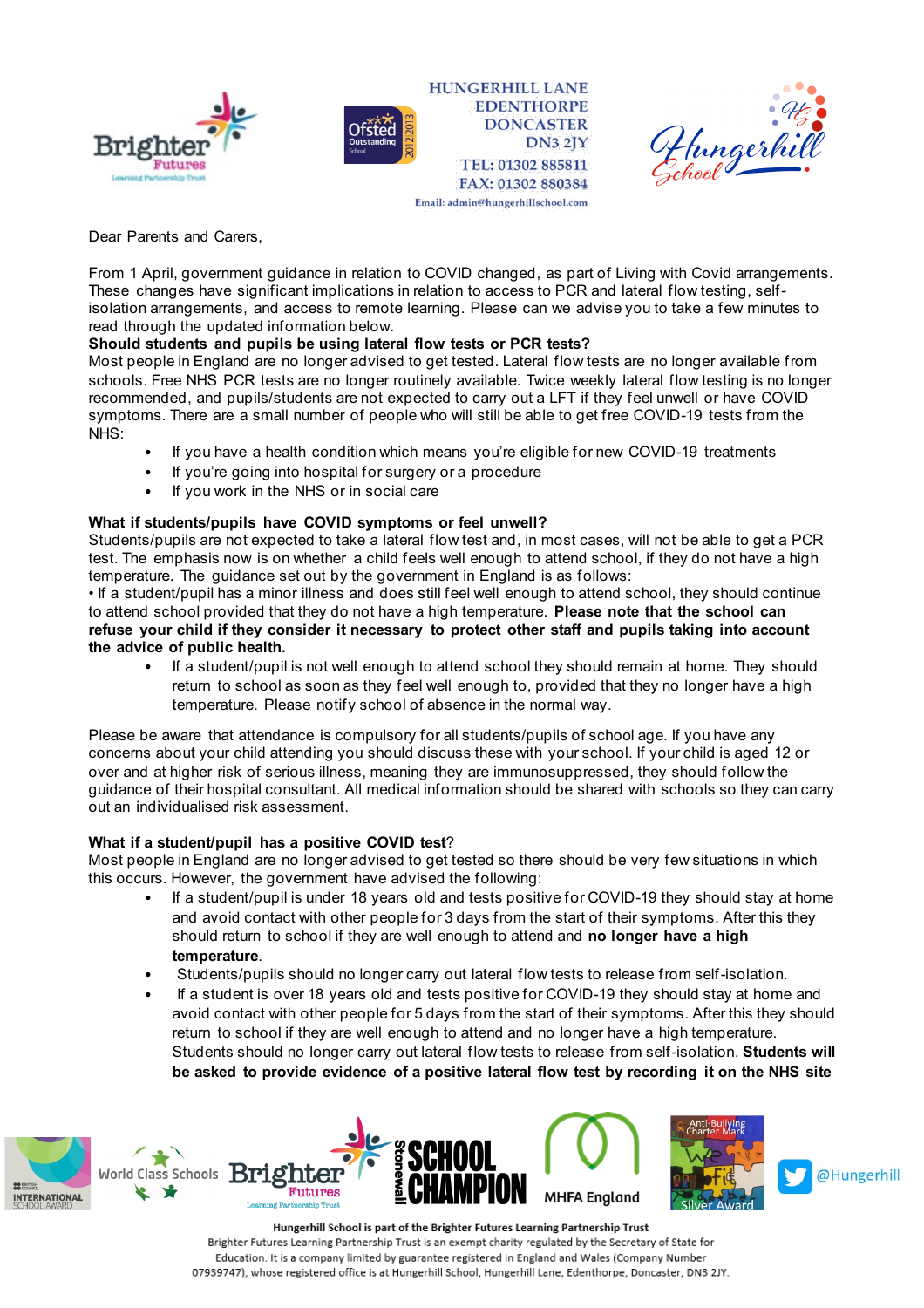#### **and sending a screenshot to the Attendance Team at**

**[attendanceteam@hungerhillschool.com.](mailto:attendanceteam@hungerhillschool.com)** Positive tests should be extremely rare as students are no longer advised to get tested and there is no expectation to do so even if they have symptoms or feel unwell.

### **Please be aware the emphasis is no longer on testing, but on whether a student/pupil feels well enough to attend school, provided that they do not have a high temperature.**

#### **Can students/pupils with COVID access remote learning?**

If a student/pupil is too unwell to attend school they should not be accessing remote learning in the interests of their health and wellbeing. If a student/pupil is too unwell to attend school they should focus on rest and recovery and talk to their teachers about missed work when they are well enough to return to school. If there are regular absences and concerns about the amount of missed work, the school will invite you in to discuss these. Your child may need to attend additional classes after school, in some settings, if your child has missed too much work and is falling behind.

If a student/pupil has tested positive and we have seen evidence, but feels well enough to access remote learning, your school may **provide work which can be accessed remotely. This will be agreed with the school. However, this should** be extremely rare as students/pupils are no longer advised to get tested.

If a student/pupil has only mild illness and feels well enough to attend school they should do so provided that they do not have a high temperature, and they do not need to carry out a COVID test. Any access to remote learning is unlikely to be provided beyond the short term and will be kept under review, due to the significant reduction in self-isolation periods from the original 10 days and the new arrangements in place.

#### **Should students wear face coverings?**

For the moment, face coverings are no longer required in schools. Schools may however choose at certain times, during serious breakouts, to allow some students/pupils to wear face coverings on corridors and communal areas if they feel it is necessary. The government advises that they are useful in crowded and enclosed spaces where children may come into contact with people they do not normally meet.

### **Please note we discourage the use of face coverings in lessons in the interest of effective communication and learning.**

Changes to the COVID arrangements are based on information from: • COVID-19 Response : Living with COVID (https://www.gov.uk/government/publications/covid19-response-living-with-covid-19/covid-19-response-living-with-covid-19) • DfE Information email (31st March – Update to all education and childcare settings and providers) • SFCA 'Living with COVID update' • NHS website 'Changes to testing for coronavirus (COVID-19) in England' (https://www.nhs.uk/conditions/coronavirus-covid-19/testing/gettested-for-coronavirus/) Thank you for your continued support and cooperation

Mrs L Pond Headteacher

On behalf of the Brighter Futures Learning Partnership Trust



Hungerhill School is part of the Brighter Futures Learning Partnership Trust Brighter Futures Learning Partnership Trust is an exempt charity regulated by the Secretary of State for Education. It is a company limited by guarantee registered in England and Wales (Company Number 07939747), whose registered office is at Hungerhill School, Hungerhill Lane, Edenthorpe, Doncaster, DN3 2JY.